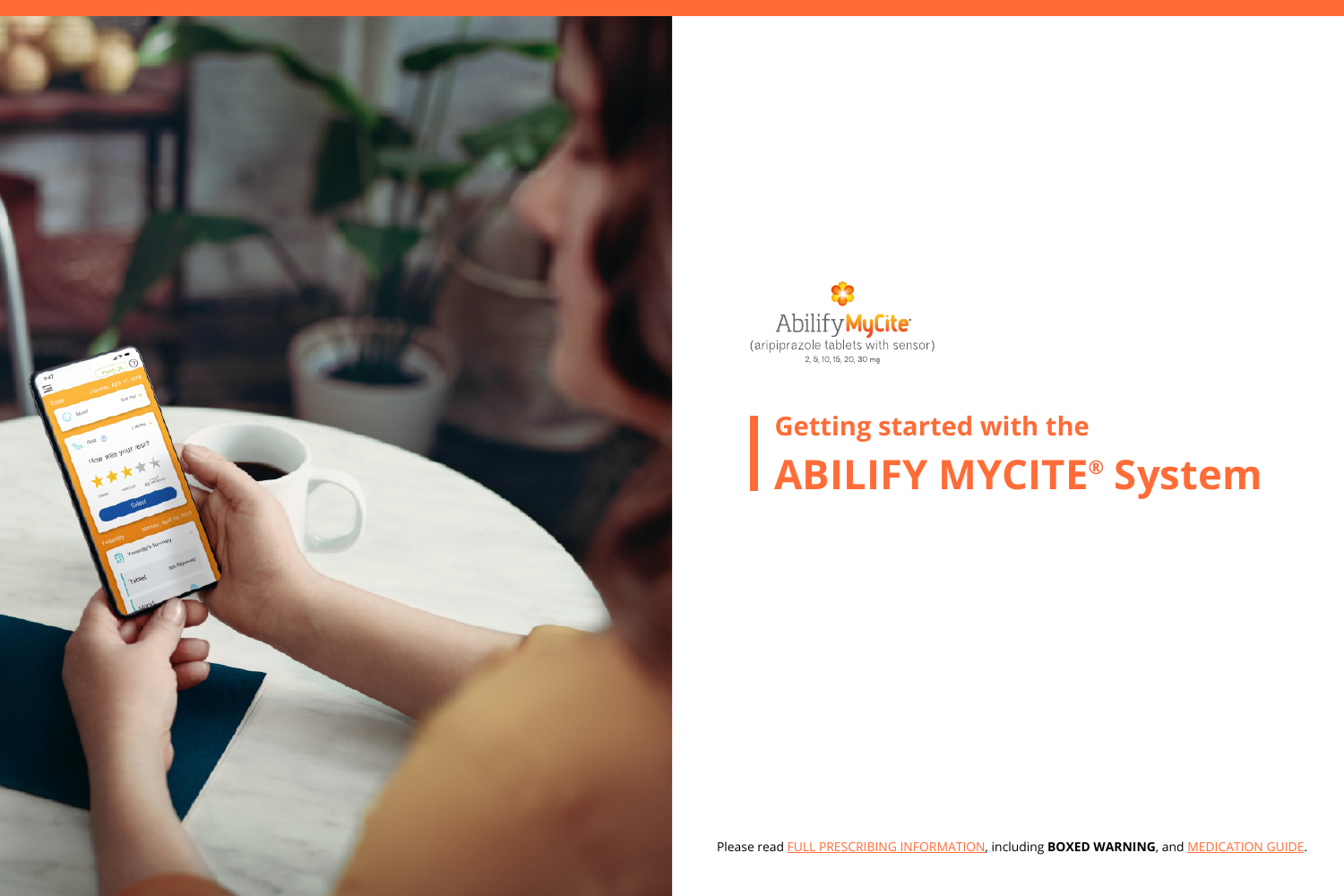# **Now that you and your healthcare provider have decided that the ABILIFY MYCITE® System is right for you, here's what will happen next**





## **1. Your prescription will be sent in**

An ABILIFY MYCITE® Kit is only available through a specialty pharmacy. Your healthcare provider will send your prescription directly to the pharmacy, but you may still get a call from the pharmacy if more information is needed.



**Save the MYCITE® Team phone number, 844-MYCITE-4 (844-692-4834), in your contacts so you know it's them calling.**

## **2. The pharmacy will check your coverage**

You'll get a call from the pharmacy letting you know if the kit is covered by your health insurance plan.

- If coverage is approved, the pharmacy will start processing your prescription
- If coverage is not approved at first, the pharmacy will follow up with your healthcare provider's office and health insurance plan on options and next steps



#### **3. Your prescription will be filled**

When coverage is approved, the pharmacy will tell you how much an ABILIFY MYCITE Kit will cost based on what health insurance you have.

- Many patients covered on **commercial plans** will pay as little as \$5/month for the kit through an instant copay program\*
- Under most **Medicaid** plans, the kit is covered, but may require some paperwork. For patients covered under **Medicare** and who qualify for Low Income Subsidy (LIS), copays for brand-name products are \$9.20/month or less†

When you approve the shipment of your kit and provide your payment information, the pharmacy will fill your prescription and send it to your healthcare provider's office. You can also have it sent directly to your home if you and your healthcare provider are comfortable with that arrangement. All prescription refills can be shipped directly to either your home or your healthcare provider's office, depending on what works for you. The specialty pharmacy will check in with you before sending your refill.

\*Offer not valid under Medicare, Medicaid, or other federal or state program. Further conditions apply. Contact the specialty pharmacy for more information. † Verified October 30, 2020.

Please read [FULL PRESCRIBING INFORMATION,](https://www.otsuka-us.com/media/static/ABILIFY-MYCITE-PI.pdf) including **BOXED WARNING**, and [MEDICATION GUIDE.](https://www.otsuka-us.com/media/static/ABILIFY-MYCITE-MEDGUIDE.pdf)



#### **4. Prepare for your setup appointment**

Whether your kit is shipped to your doctor's office or your home, you will have support setting up the system. If your kit is shipped to the doctor's office, your healthcare provider will schedule an appointment with you to set up the ABILIFY MYCITE System. On the day of your appointment, you will need 2 things to get started:

• Your fully charged smartphone

• Your email address

You can download the MYCITE® App from your phone's app store before the appointment. If you decide to set up at home, you can call your Patient Education Liaison (PEL)—a dedicated nurse who you can reach out to directly for personalized support—to walk you through the process. You can enroll in the PEL program at 1-855-242-7787.

If you need technical help, the MYCITE Team is there to answer any questions about the system. You can call the team at 844-MYCITE-4 (844-692-4834), 8 AM to 8 PM eastern time, Monday through Friday.